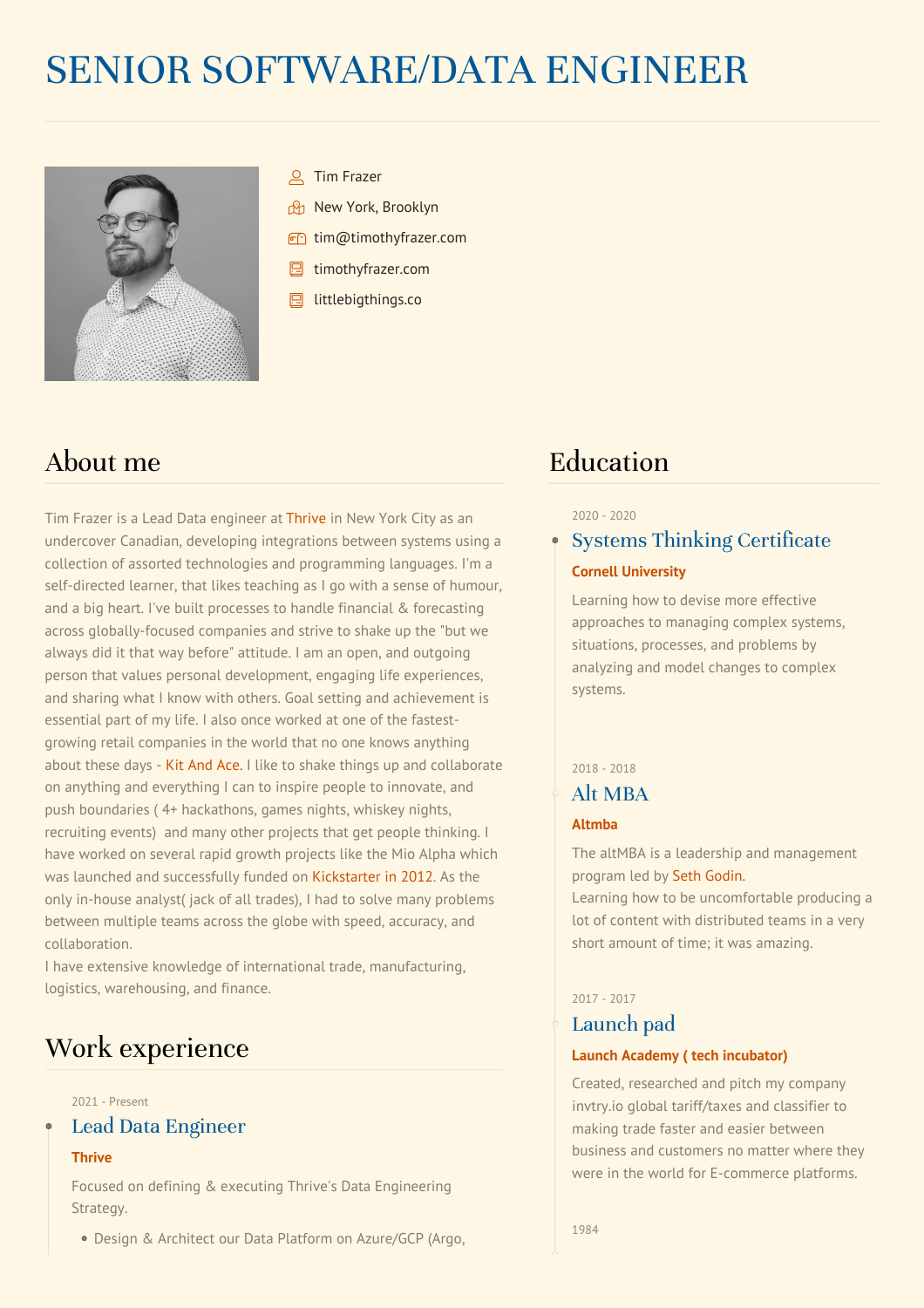BigQuery, DBT, Looker, Python all the things etc..).

- Lead & manage the data engineering team
- Advocate best practices for Data Engineering across the organization as it relates to PII, and data security.

#### 2017 - 2021

# Senior Data Engineer/ Senior Engineer

#### **[Bonobos](http://www.bonobos.com)**

I work on the Union Squared team developing integrations and developing all other essential software backends, and data engineering software.

- Python, SQL, JavaScript, Terraform
- PostgreSQL, Redshift, Snowflake
- Job Orchestration Airflow, Luigi, and others.
- SuiteScrip ( Javascript) & workflow development ( NetSuite)
- Platforms Salesforce, NetSuite, Salesforce marketing cloud etc.
- Working with many stakeholders to develop the best experience possible
- Tech Leadership on multiple projects Integrations, data movement

#### 2015 - 2017

# Application Developer & other stuff

### **Kit [and](http://www.kitandace.com) Ace**

An intense constantly changing international clothing "startup" that went gone from 1 store to over 70+ and in 5 countries in 24 months, formerly insane growth

- Cross-functional financial reporting and requirements gathering, report building, dashboards, and KPI analysis
- Responsible for timely resolution of application issues, and undertake regular reviews of internal and external support KPI & SLA's
- Manage application Change Process (Git, NetSuite Suitebundler)
- Business requirements gathering and solution delivery analysis
- Develop scripts to customize system functionality (JavaScript, SQL, etc)
- Engage in system enhancements, enable new features, and support business execution

#### 2009 - 2015

# Inventory & Forecast Analyst - Manager

#### **PAI [Health](http://www.paihealth.com/)**

- I was responsible for functional financial reporting, requirements gathering, report creation, dashboards, and KPI analysis. I worked closely with finance, sales, and operations to create many different KPIs to measure success.
- Managed many changes in the original Netsuite Scope to match new business needs. These include our North American

# Homeschooled - Autodidact

#### **[WonderTree/SelfDesign](https://www.selfdesign.org/)**

Self-taught pretty much everything, but don't' worry I've done graduate and undergraduate courses from Computer Science to accounting.